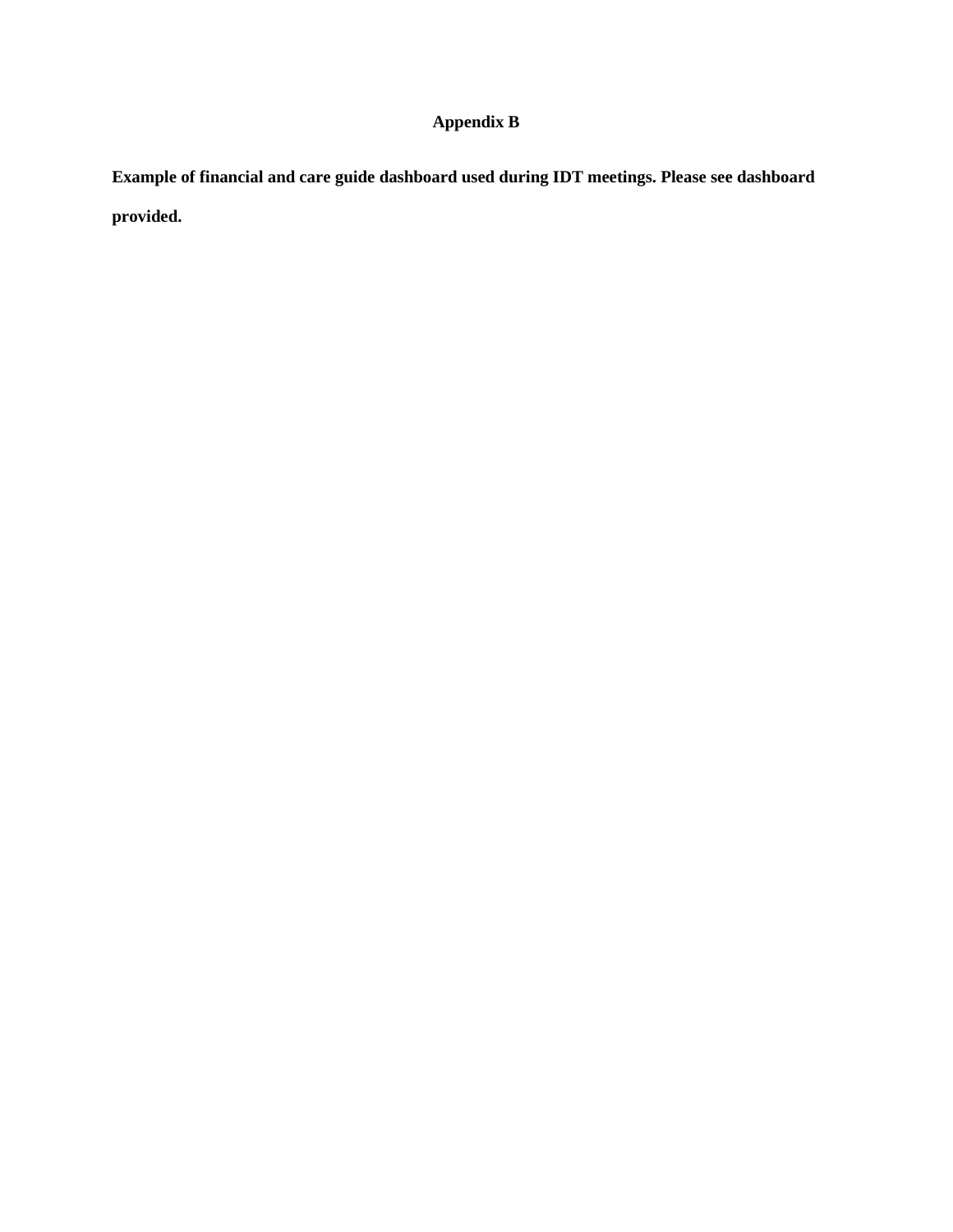## **Appendix C**

The following graphic is a timeline of the COPD Co-pilot program that outlines COPD Co-pilot Initiation and Preparation, COPD Co-pilot Program 'Go

Live' and Program Components, as well as COPD Co-Pilot Program Completion and Future.

|                                                   |                                                                       | <b>Year 2015</b> | <b>Year 2016</b>          |                        |         |                        | <b>Year 2017</b>       |         |                            |                       | <b>Year 2018</b> |
|---------------------------------------------------|-----------------------------------------------------------------------|------------------|---------------------------|------------------------|---------|------------------------|------------------------|---------|----------------------------|-----------------------|------------------|
|                                                   |                                                                       | Q1 - Q4 2015     | Q1 2016                   | Q2 2016                | Q3 2016 | Q4 2016                | Q1 2017                | Q2 2017 | Q3 2017                    | Q4 2017               | Q1 2017          |
| COPD Co-Pilot Initiation and Preparation          | Initial Meeting between Adena and<br>National Church Residences       | 2015             |                           |                        |         |                        |                        |         |                            |                       |                  |
|                                                   | COPD Co-Pilot Established                                             | 2015             |                           |                        |         |                        |                        |         |                            |                       |                  |
|                                                   | Pilot Communicated to Staff within<br><b>Both Organizations</b>       |                  | Dec. 2015 -<br>Jan. 2016  |                        |         |                        |                        |         |                            |                       |                  |
|                                                   | Enhanced Service Coordinator<br>Recruitment and Hire                  |                  | Jan. 2016 to<br>Feb. 2015 |                        |         |                        |                        |         |                            |                       |                  |
|                                                   | Selection of 201 Potential Program<br>Participants                    |                  | Jan.<br>2016              |                        |         |                        |                        |         |                            |                       |                  |
| COPD Co-Pilot'Go Live' and Program Components     | COPD Co-Pilot 'Go Live'                                               |                  | Mar.<br>2016              |                        |         |                        |                        |         |                            |                       |                  |
|                                                   | Assessments Conducted                                                 |                  |                           | March 2016 - Aug. 2016 |         |                        |                        |         |                            |                       |                  |
|                                                   | IDT Meetings (Once a Month)                                           |                  |                           |                        |         | May 2016 - Sept. 2017  |                        |         |                            |                       |                  |
|                                                   | Home Health and Enhanced Service<br>Coordinator Weekly Meeting        |                  |                           |                        |         |                        | May 2016 - Sept.2017   |         |                            |                       |                  |
|                                                   | Nurse Navigator and Enhanced<br>Service Coordinator Weekly<br>Meeting |                  |                           |                        |         |                        |                        |         | March 2017 - Sept. 2017    |                       |                  |
|                                                   | Monthly Financial Data Collection                                     |                  |                           |                        |         | Feb. 2016 - Sept. 2017 |                        |         |                            |                       |                  |
|                                                   | Monthly Care Guide Data Collection                                    |                  |                           |                        |         |                        | Feb. 2016 - Sept. 2017 |         |                            |                       |                  |
| COPD Co-Pilot<br>Program Completion<br>and Future | Program Evaluation and<br>Examination                                 |                  |                           |                        |         |                        |                        |         |                            | Aug. 2017 - Mar. 2018 |                  |
|                                                   | Expansion Discussions and<br>Finalization                             |                  |                           |                        |         |                        |                        |         | <b>Mar. 2017 - Present</b> |                       |                  |